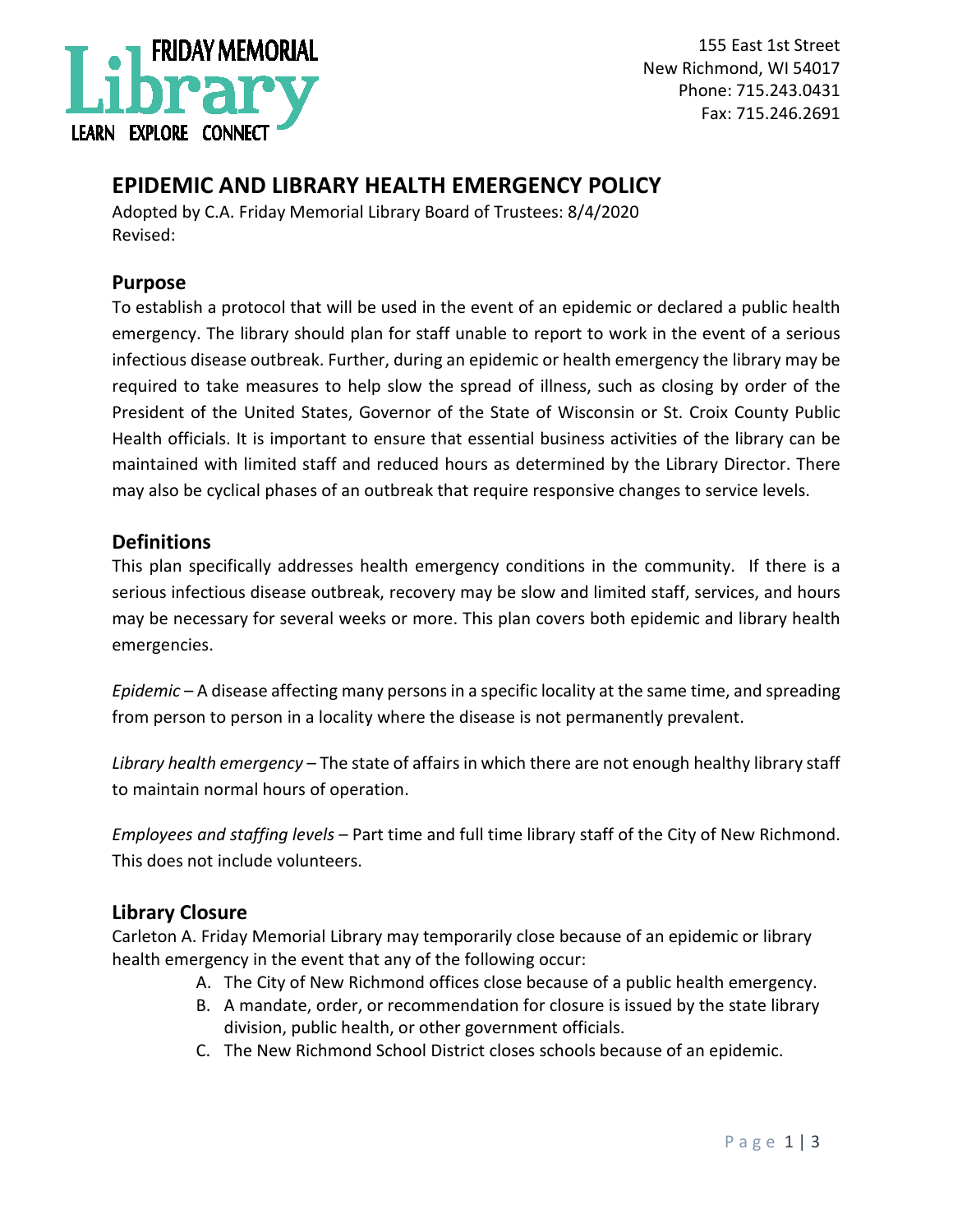

155 East 1st Street New Richmond, WI 54017 Phone: 715.243.0431 Fax: 715.246.2691

At the discretion of the Library Director and City Administration, Carleton A. Friday Memorial Library may temporarily close, reduce its operating hours, or limit services in the event that there is insufficient staff to maintain basic service levels.

In the event of closure, due dates and holds pickup dates for library materials will be adjusted so that no overdue charges are assessed and holds do not expire on dates that the library is closed. The exterior book drop may be kept open and cleared periodically as long as possible.

The Library may remain open or reopen to the public even if the New Richmond School District is closed providing we are cleared to do so by the Wisconsin Department of Health Services, St. Croix County Public Health and the City of New Richmond CERT team.

# **Minimum Staffing Level to Remain Open**

If government or public health officials allow public facilities to remain open during or reopen following a public health emergency, the Library must maintain a minimal level of staff in order to be open to the public. Minimum staffing level for a temporary period of time is defined as a minimum of three (3) healthy staff available to be present at the library during all open hours with a maximum of eight (8) hour workdays and 40 hour workweeks per employee.

An inability to maintain this temporary minimal level will result in reduced hours or closing the library. Also, the necessity to maintain this temporary minimal level for more than five consecutive days may also result in reduced hours or closing the library.

The absence of healthy library staff will determine the ability to carry out services and maintain open hours. At the library director's discretion, this may include:

- 1. Cancelling programs, special events, and meeting room reservations.
- 2. Reassigning employee duties and shifts.
- 3. Reducing open hours if the number of employees falls below minimum levels.
- 4. Closing the library for one or more days.

If the Library is open, employees are expected to report to work on time as scheduled, excluding any excused absences following the City's personnel policies. In the event of sudden closure and healthy library employees are sent home from work, those employees shall be compensated for their regularly scheduled hours for that shift.

During reduced hours or capacities, designated staff may be assigned to work remotely and are expected to work their scheduled hours on projects and tasks as assigned.